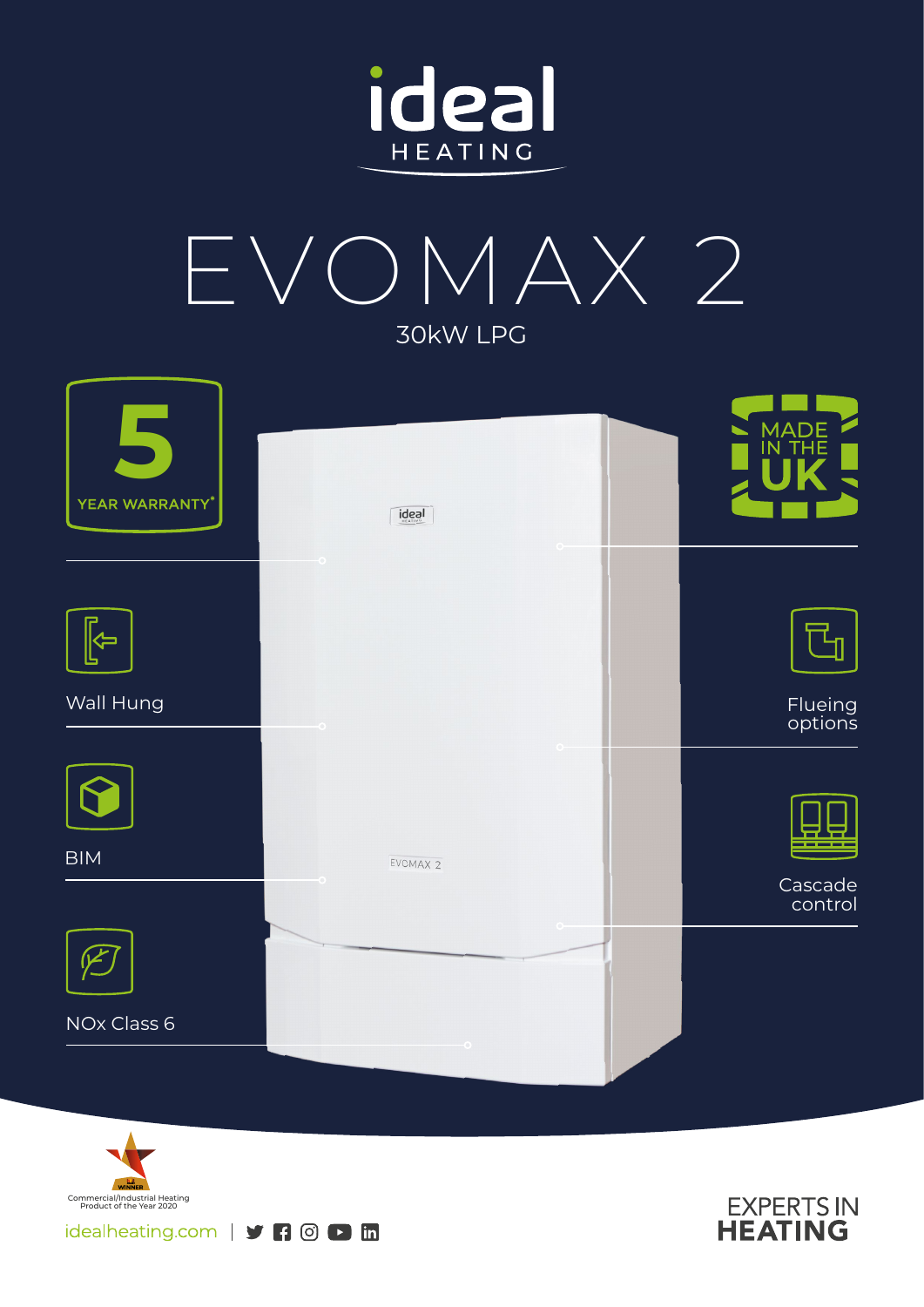# Features & Specification

Available in outputs of 30, 40, 60, 80, 100, 120 and 150kW, Evomax 2 is designed to ensure all installation requirements can be achieved. There is also an LPG Evomax 2 range from 30 - 120 kW for off mains installations.

- **Free Commissioning\***
- alloy heat exchanger
- NOx <40mg/kWh (Class 6) for all natural gas models
- High 5:1 turndown
- Up to 99.6% full load efficiency
- Up to 110% part load efficiency
- Compact small footprint
- $\cdot$  Robust cast aluminium silicon  $\;\;\cdot\;$  Dynamic control menu set up
	- Cascade controls option
	- Easy servicing; 3 sides removable
	- Built in, serviceable flue Non-Return Valve
	- Capable of operating at up to 25° Δ T





# DIMENSIONS & CLEARANCES

| <b>BOILER</b> | <b>DIMA</b> | <b>DIMB</b> |
|---------------|-------------|-------------|
| 30            | 360         | 130         |

The following minimum clearances must be maintained for operation and servicing:

CLEARANCE BETWEEN MULTIPLE BOILER INSTALLATIONS: 25mm





BOILER ASSEMBLY

# INTERNAL VIEW **(40kW MODEL SHOWN) KEY 1.** Auto Air Vent **2.** Burner Fixings **3.** Fan **4.** Gas Valve **5.** Venturi **6.** Flow Thermistor **7.** Ignitor Unit **8.** Electrode Detection **9.** Ignition Electrode **10.** Water Pressure Sensor Imm **A+++ A++ A A**



**C D**

**idealheating.com** | **01482 492251** | **commercial@idealheating.com**  Ideal Heating, National Avenue, Kingston upon Hull, East Yorkshire, HU5 4JN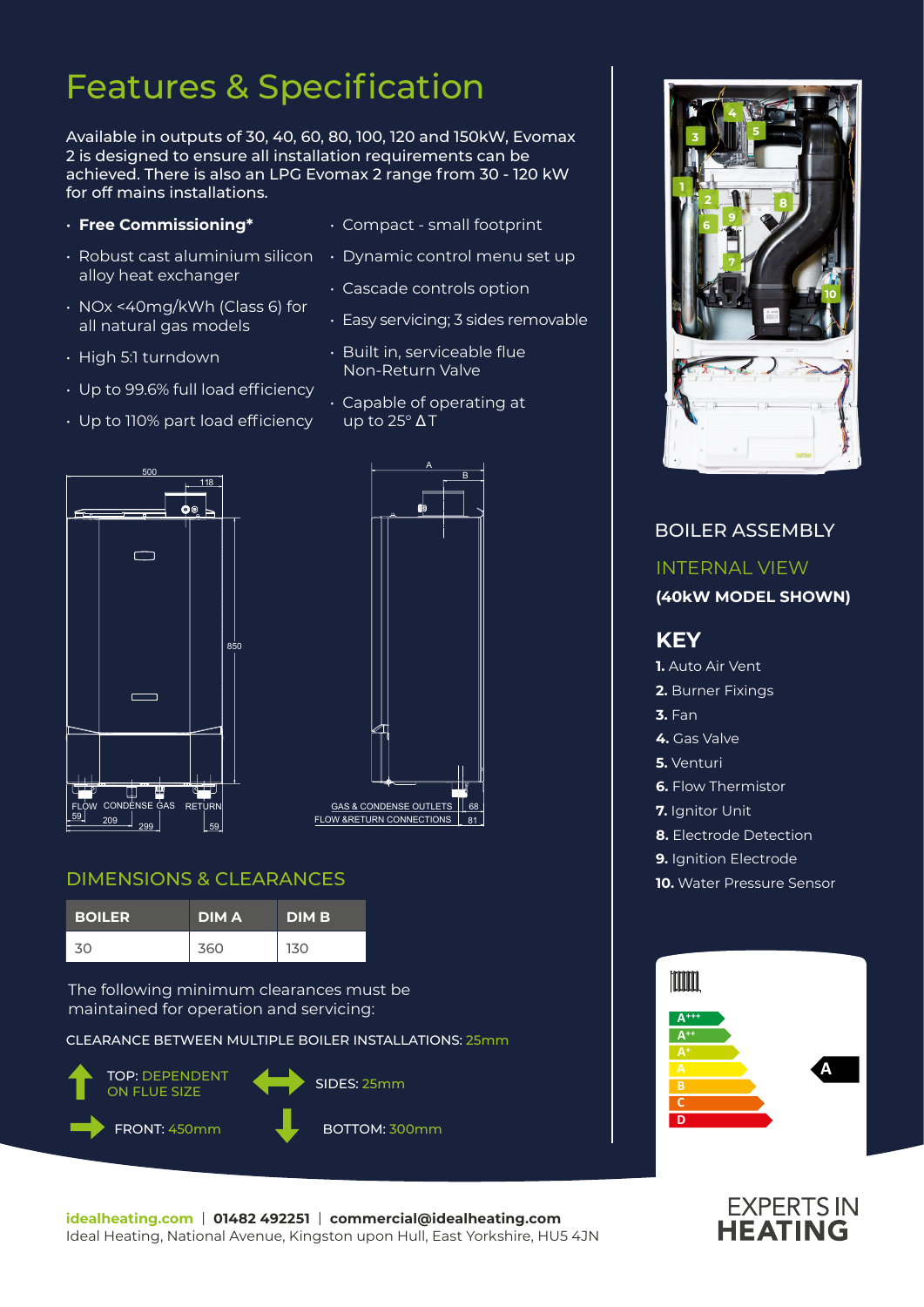# EVOMAX 2 30kW LPG TECHNICAL SPECIFICATIONS

### GENERAL

| Dry Weight                  | kq   | 47.5                                            |
|-----------------------------|------|-------------------------------------------------|
| <b>Boiler Dimensions</b>    | mm   | 850 (H)<br>$\times$ 500 (W)<br>$\times$ 360 (D) |
| <b>Boiler Clearances</b>    | mm   | Front: 450<br>Side: 25<br>Below: 300            |
| <b>Full Load Efficiency</b> | $\%$ | 99.5                                            |
| Part Load Efficiency        | $\%$ | 109.2                                           |
| Seasonal Efficiency         | $\%$ | 97.2                                            |
| SEDBUK 2009                 | $\%$ | 90.6                                            |
| Min/Max Gas pressure (LPG)  | mbar | 32/36                                           |

### BURNER PRE MIX

| Fuel                      | (Type G31) | Propane      |
|---------------------------|------------|--------------|
| <b>Fuel Consumption</b>   | $m^3/h$    | 1.26         |
| Flame Protection          |            | Ionisation   |
| Ignition                  |            | Spark        |
| Boiler Output (Mean 70°C) | kW         | $6 - 30$     |
| Boiler Output (Mean 40°C) | kW         | $6.4 - 30.9$ |
| Boiler Input (Gross cv)   | kW         | 33           |
| Gas Inlet Size            |            | $G^{3/2}$    |
| NOx Weighted (gross)      | mg/kWh     | 52.3         |
| NO <sub>x</sub> Class     |            | Class 6      |

# **HYDRAULICS**

| Hydraulic Resistance ( $11^{\circ}$ C $\Delta$ T)   | mbar         | 425                    |
|-----------------------------------------------------|--------------|------------------------|
| Hydraulic Resistance (20°C ∆T)                      | mbar         | 127                    |
| Hydraulic Resistance (30 $\degree$ C $\triangle$ T) | mbar         | N/A                    |
| Nominal Flow Rate (11°C ΔT)                         | $1/m$ in     | 39.1                   |
| Nominal Flow Rate (20°C ∆T)                         | l/min        | 21.5                   |
| Nominal Flow Rate (30°C $\Delta T$ )                | l/min        | N/A                    |
| Min Flow Rate (20°C ∆T) (MAX MOD)                   | $1/m$ in     | N/A                    |
| Min Flow Temperature                                | $^{\circ}$ C | 30                     |
| Max Flow Temperature                                | $^{\circ}$ C | 85                     |
| Min Working Pressure                                | bar          | 0.3                    |
| Max Working Pressure                                | bar          | 6                      |
| Max Static Head Of Water                            | metres       | 61.0                   |
| Condensate Connection                               | mm           | 25                     |
| High Limit Set Point                                | $\circ$ C    | 110 flow,<br>95 return |
| Flow & Return Size                                  |              | $GI\frac{1}{4}$        |
| <b>Water Content</b>                                | litres       | 3.0                    |

# FLUE/AIR INLET

| Flue Size                           | mm      | 80/125 Concentric<br>or Open Flue |
|-------------------------------------|---------|-----------------------------------|
| Flue Gas Volume                     | $m^3/h$ | 44.09                             |
| Flue Gas Temperature 80/60          | $\circ$ | 70                                |
| O/F Max Counter Pressure Diff       | Рa      | 180                               |
| Balanced Flue Counter Pressure Diff | Da      |                                   |

# ELECTRICAL

| <b>Electrical Supply</b>   |      | 230V - 50Hz                                      |
|----------------------------|------|--------------------------------------------------|
| Current (Max No Pump)      | amp  | 4A                                               |
| Power Consumption          | watt | 81                                               |
| Modulating Input           | V/dc | 0-10V or OpenTherm                               |
| <b>Fuse Rating</b>         | amp  | 4.0                                              |
| Controls Voltage           | V    | 230V 50Hz volt free<br>control or PELV =< 24V DC |
| <b>Insulation Class IP</b> |      | IPX4D                                            |

# CONTROL OPERATION

| On/Off 0-10V DC              | Yes |  |
|------------------------------|-----|--|
| OpenTherm                    | Yes |  |
|                              | Yes |  |
| <b>High Limit Protection</b> |     |  |
| Low Water Protection         | Yes |  |
| Volt Free Common Alarm       | Yes |  |
| <b>Boiler Run Indication</b> | Yes |  |

# OPTIONAL EXTRAS

| Multi Boiler Frame & Header Kits      | Yes |
|---------------------------------------|-----|
| Varican Module Master Kit             | Yes |
| Varican Module Slave Kit              | Yes |
| Extension Module Kit                  | Yes |
| OPENTHERM Room Control Kit            | Yes |
| Room Sensor Kit                       | Yes |
| Tank Sensor Kit                       | Yes |
| Outside Sensor Kit                    | Yes |
| Header Flow Tank Immersion Sensor Kit | Yes |
| Header Flow Tank Strap On Sensor Kit  | Yes |
| Safety Interlock Kit                  | Yes |
| 0-10V Pump Control Kit                | Yes |
| Condensate Pump                       | Yes |

#### **Please Note:**

The plate heat exchangers are to be used for system separation only. They must not be used for the direct production of domestic hot water. They should not be used for direct heating of swimming pool water where the chlorinated pool water would pass directly through the plate heat exchanger.

\*5 year warranty subject to Terms and Conditions. 5 years parts and labour warranty available subject to being commissioned by Ideal Heating. Free Commissioning Offer available subject to terms and conditions. Terms & conditions at idealheating.com